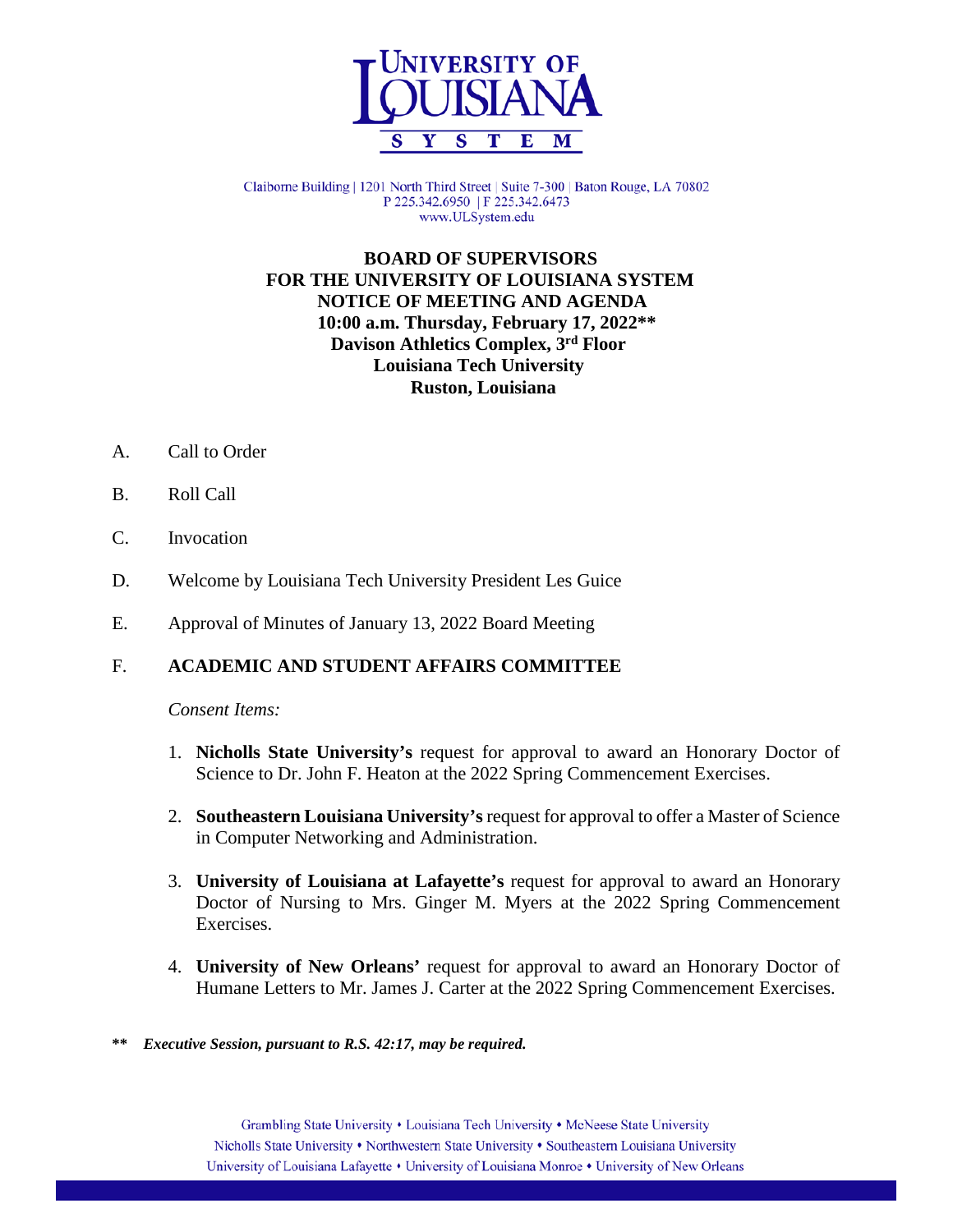## *Discussion/Action:*

- 5. Proposed Process Revisions for Certificate Programs
- 6. Open Waters UL System Maritime Academy
- 7. Other Business

## G. **ATHLETIC COMMITTEE**

- 1. **Grambling State University's** request for approval of a contract with Mr. Hue Jackson, Head Football Coach, effective January 1, 2022.
- 2. **Grambling State University's** request for approval of a contract with Ms. Nakeya Hall, Head Softball Coach, effective February 1, 2022.
- 3. **Grambling State University's** request for approval of a contract with Ms. Chelsey Lucas, Head Volleyball Coach, effective February 1, 2022.
- 4. **McNeese State University's** request for approval of a contract with Mr. Gary Goff, Head Football Coach, effective December 20, 2021.
- 5. **McNeese State University's** request for approval of a contract with Mr. Andrew Fitzgerald, Head Women's Soccer Coach, effective January 1, 2022.
- 6. **McNeese State University's** request for approval of a contract with Ms. Sasha Karelov, Head Volleyball Coach, effective January 17, 2022.
- 7. **Nicholls State University's** request for approval of a contract with Mr. Tim Rebowe, Head Football Coach, effective January 3, 2022.
- 8. **Northwestern State University's** request for approval of a contract with Mr. Kevin Bostian, Director of Athletics, effective February 7, 2022.
- 9. **University of Louisiana at Lafayette's** request for approval of a contract with Mr. Michael Desormeaux, Head Football Coach, effective January 1, 2022.
- 10. **University of Louisiana at Lafayette's** request for approval of a contract with Mr. Bryant Ross, Assistant Football Coach/Assistant Offensive Line Coach, effective January 10, 2022.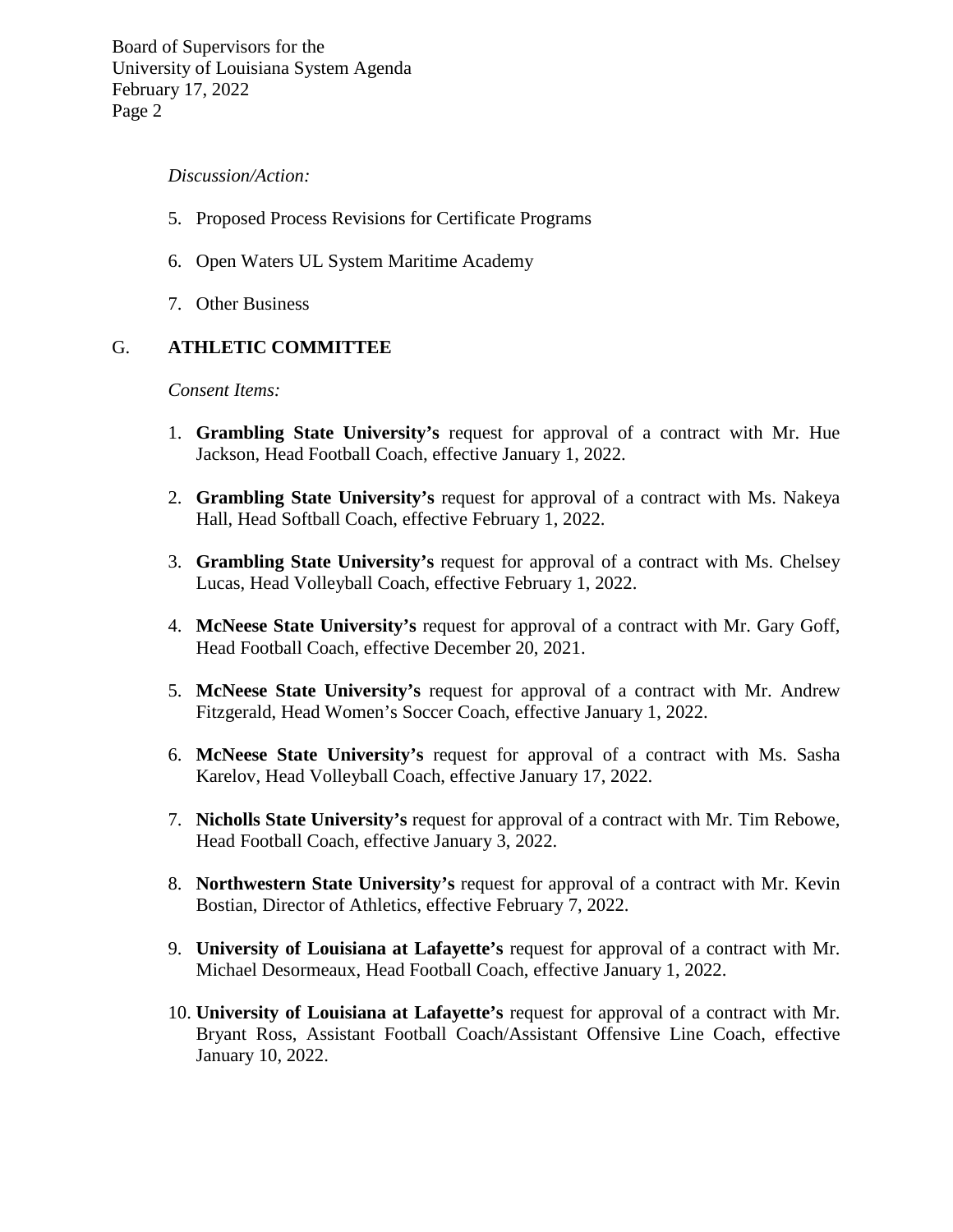- 11. **University of Louisiana at Lafayette's** request for approval of a contract with Mr. Galen Scott, Assistant Football Coach/Inside Linebackers Coach, effective January 1, 2022.
- 12. **University of Louisiana at Lafayette's** request for approval of a contract with Mr. James C. Neighbors, Assistant Football Coach/Director of Athletic Performance for Football, effective January 10, 2022.
- 13. **University of Louisiana at Lafayette's** request for approval of a contract with Mr. Jeffrey Burris, Assistant Football Coach/Cornerbacks Coach, effective January 1, 2022.
- 14. **University of Louisiana at Lafayette's** request for approval of a contract with Mr. Jorge Munoz, Associate Head Football Coach/Tight Ends Coach, effective January 10, 2022.
- 15. **University of Louisiana at Lafayette's** request for approval of a contract with Mr. LaMar Morgan, Assistant Football Coach/Defensive Coordinator and Safeties Coach, effective January 10, 2022.
- 16. **University of Louisiana at Lafayette's** request for approval of a contract with Mr. Matthew Bergeron, Assistant Football Coach/Running Backs Coach, effective January 10, 2022.
- 17. **University of Louisiana at Lafayette's** request for approval of a contract with Mr. Tim Leger, Assistant Football Coach/Offensive Coordinator and Receivers Coach, effective January 1, 2022.
- 18. **University of Louisiana at Lafayette's** request for approval of a contract with Mr. Troy Wingerter, Chief of Staff of the University's Football Program, effective January 1, 2022.
- 19. Other Business

## H. **FACILITIES PLANNING COMMITTEE**

- 1. **Louisiana Tech University's** request for approval to amend its Five-Year Capital Outlay submission to include the project to construct an Athletic Academic Center.
- 2. **Louisiana Tech University's** request for approval to amend its Five-Year Capital Outlay submission to include the project to construct an Agriculture & Forestry Wood Products Education and Research Center.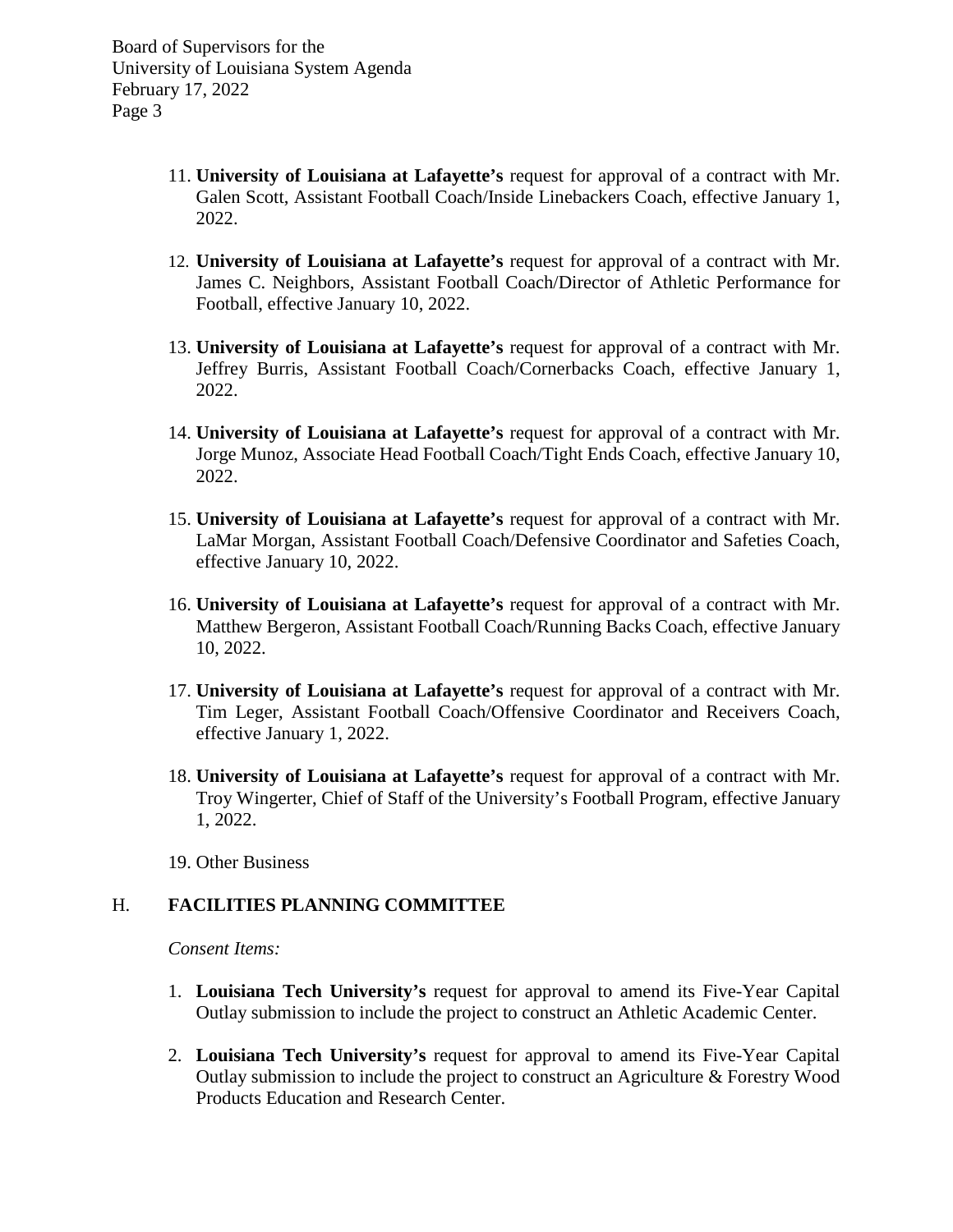- 3. **Louisiana Tech University's** request for approval to amend its Five-Year Capital Outlay submission to include the project to replace boilers and electrical switchgear in the University co-generation power plant.
- 4. **Louisiana Tech University's** request for approval to enter into a Ground Lease with the Louisiana Tech University Foundation, for the purpose of installing a video ribbon display, as authorized by La. R.S. 17:3361.
- 5. **Louisiana Tech University's** request for approval to name the Biomedical Engineering Building at Louisiana Tech University the "Daniel D. Reneau Biomedical Engineering Building."
- 6. **Southeastern Louisiana University's** request for approval to enter into a Ground Lease with the Lion Athletics Association, Inc. for the construction of a 4,200-squarefoot baseball Fieldhouse on the University's campus, as authorized by La. R.S. 17:3361.
- 7. **University of Louisiana at Lafayette's** request for authorization to enter into a Purchase Agreement for the acquisition of the former Our Lady of Lourdes Hospital property from Our Lady of Lourdes Regional Medical Center, Inc.
- 8. **University of Louisiana at Lafayette's** request for approval to become the Facility Planning and Control delegated authority allowing the University to oversee and manage the NIH C06 Grant Construction Project of nonhuman primate housing to be located on the New Iberia Research Center campus of the University of Louisiana at Lafayette in New Iberia, Louisiana.
- 9. **University of Louisiana at Monroe's** request for approval to enter into a Cooperative Endeavor Agreement with New Cingular Wireless PCS, LLC, a division of AT&T, to construct a new 220' radio tower on the main campus.
- 10. **University of New Orleans'** request for approval to name the Kirschman Hall Lecture Room 137 the "Thomas M. and Constance P. Kitchen Lecture Hall."
- 11. Other Business

# I. **FINANCE COMMITTEE**

- 1. **McNeese State University's** request for approval to reduce fees for domestic and international nonresident students effective Fall 2022.
- 2. **Nicholls State University's** request for approval to convert the Belle and Leonard Toups Endowed Chair into four Endowed Professorships.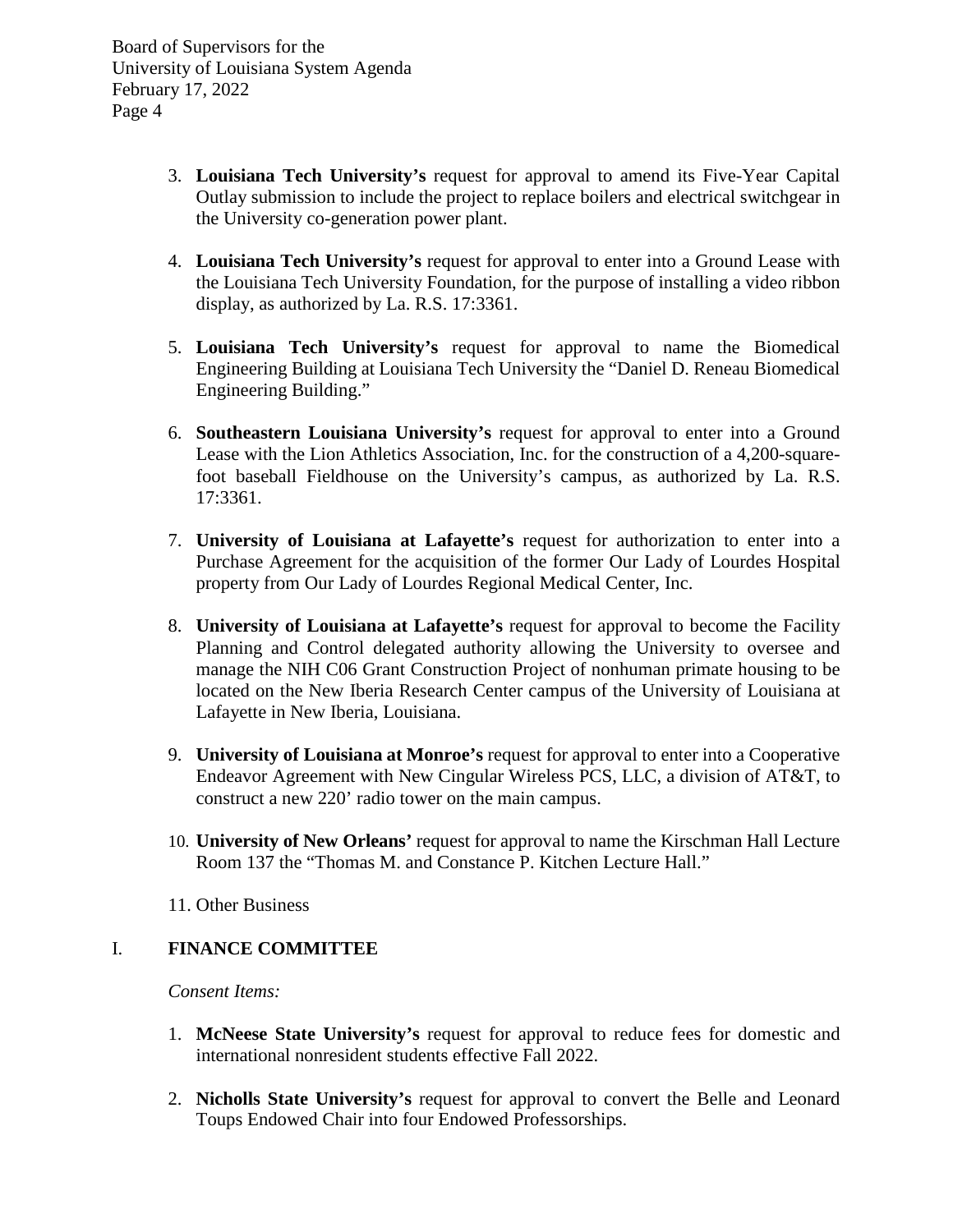- 3. **University of Louisiana at Lafayette's** request for approval to enter into a ten- (10) year lease agreement for the University's Bookstore operations with Barnes & Noble College Booksellers, LLC.
- 4. **University of Louisiana System's** request for approval to establish LEQSF (8g) Endowed Chairs, Endowed Professorships, Endowed Superior Graduate Student Scholarships, and Endowed First Generation Scholarships as follows:

## *Louisiana Tech University*

Rick and Lisa Shirley Endowed Professorship III Rick and Lisa Shirley Endowed Professorship IV

#### *Northwestern State University*

Shawn and Linnye Daily Endowed Professorship in Creative & Performing Arts

## *Southeastern Louisiana University*

Bright Futures First Generation Endowed Scholarship Burnadean Warren Endowed Professorship in Teaching and Learning Steve Cosse First Generation Endowed Scholarship

#### *University of Louisiana at Lafayette*

Ginger Morain Myers/BORSF Endowed Professorship in Nursing Lorena Dugas Morain/BORSF Endowed Professorship in Nursing Earline Bihm ('64)/BORSF Endowed Professorship in Nursing Billy Tauzin/BORSF Endowed Professorship in Health Sciences Joel Lafayette Fletcher Jr. & Ralph W.E. Jones Sr./BORSF Endowed Superior Graduate Student Scholarship in Education Kathleen B. Blanco Public Policy Center/BORSF Endowed Chair

Valery, Ruby and Georgie Coco/BORSF Endowed Chair in Education for Educational Innovation, Research and Policy

## *University of New Orleans*

- UL System Foundation and Michael and Judith Russell Endowed Professorship in Environmental Chemistry
- UL System Foundation and Michael and Judith Russell Endowed Professorship in Data/Computational Sciences
- UL System Foundation and UNO Foundation Endowed Professorship in Urban Construction Management

Chevron and UNO Foundation Endowed Professorship in Engineering

- UNO Engineering Development Fund and UNO Foundation Endowed Professorship in Engineering
- Norma Jane Sabiston UNO International Alumni Association First Generation Scholarship
- UNO Foundation Endowed Professorship in Computer Engineering